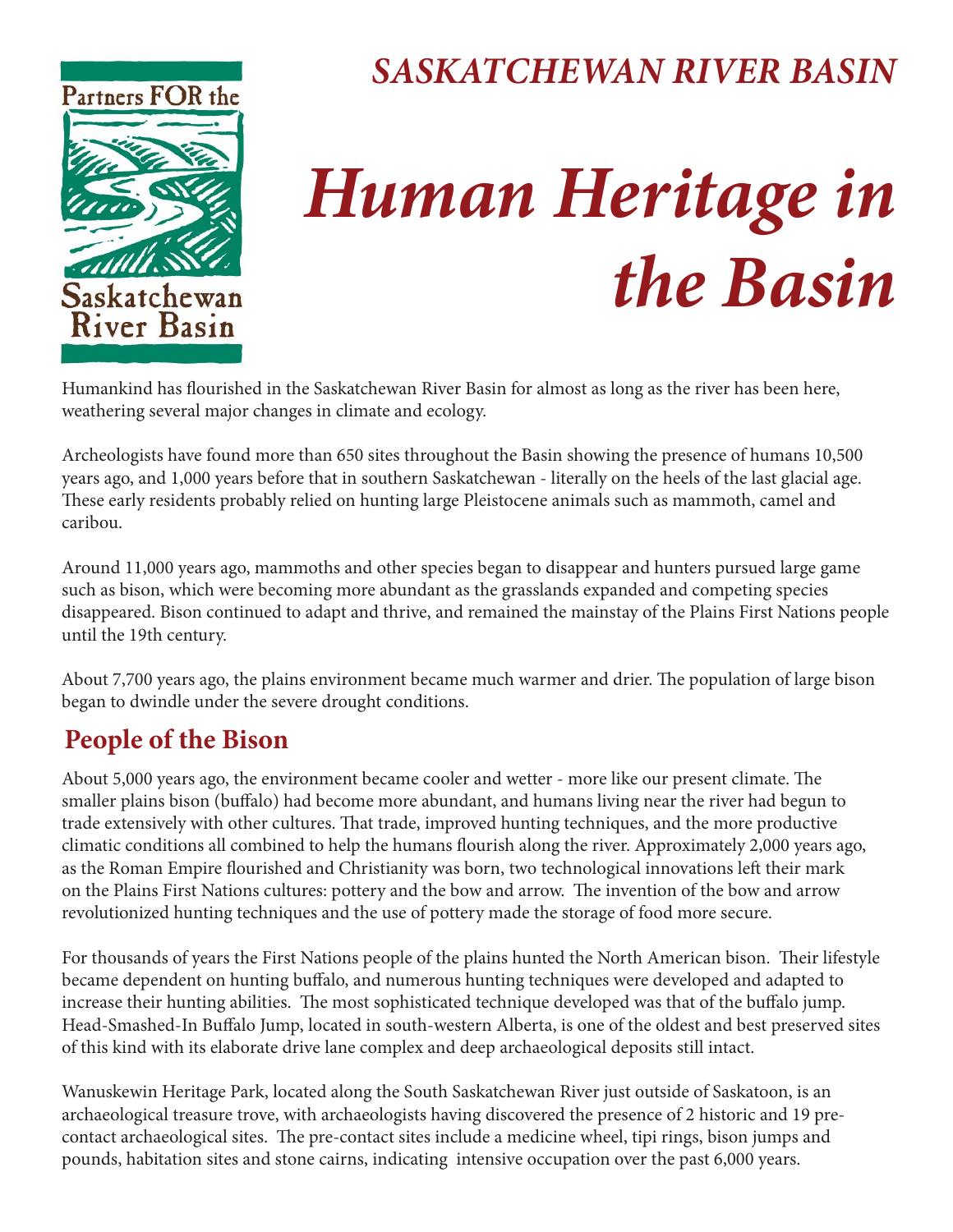#### **Arrival of the Europeans**

Contact with European traders, explorers and settlers changed the lifestyle of the First Nations rapidly - and irrevocably. The arrival of horses and guns let them move farther and faster, and hunt more efficiently. Sadly, contact also meant the successive introduction in the 1700s of epidemic diseases such as smallpox and measles, against which the First Nations people had no resistance.

The virtual demise of the bison by the late 1870s spelled the end of the traditional Plains First Nations lifestyle. In just 150 years, the 11,000 years of harmonious living and balance with nature was largely lost. The impact of human activity became stamped on the landscape.

While the influx of settlers, the virtual eradication of the buffalo and the presence of whisky traders took their toll on the First Nations, the arrival of the North West Mounted Police in the 1880s did prevent a great deal of bloodshed as cultures clashed. The Mounties - forerunners of the Royal Canadian Mounted Police - plugged the flow of whisky from Montana, and imposed the laws and justice of the British Empire with some sense of respect and courtesy for First Nations. Chief Crowfoot spoke of the Mounties protecting the tribes as the feathers of a bird protect it from winter.

When Sitting Bull, chief of the Sioux Nations, fled to Canada after the battle between the Sioux Nations and the U.S. Calvary army at Little Big Horn, he was told to follow the law of the land - and, for the most part, he did. In fact, when first approached by the U.S. government to return to the States, he refused - praising the Mounties for speaking the truth with him.

But despite the lack of bloodshed, the impact of change was no less inevitable. As the buffalo disappeared, the 1870s also saw the signing of treaties between the First Nations and the Crown. Soon after, reserves were set aside for the First Nations.

#### **The Métis**

The Métis culture traces its ancestry to the fur trade. The children of white fur traders and their First Nations wives were known variously as metifs or bois brules if their fathers were of French origin; or mixed-bloods and half-breeds if of English or Scottish descent.

The rivers were instrumental in opening the western plains of North America to European influence and eventual settlement. The Hudson's Bay Company established a fur trading post on the shore of Hudson Bay at the mouth of the Nelson River in 1682 and acquired furs from the First Nations people of the Saskatchewan River Basin via Lake Winnipeg and the Nelson River. Rival fur traders from Montreal brought trading goods to the Saskatchewan Rivers from a more southern route. The intense competition for furs drove the traders further inland, led to the construction of many fur trading and provisional posts along the Saskatchewan River and its major tributaries, expoloration into other watersheds, and soon after, the discovery of routes to the Pacific Ocean.

In 1821, with the merger of the Hudson's Bay Company and Northwest Company, came a layoff of approximately two-thirds of the workers predominantly Métis who settled in Manitoba's Red River Colony. They had developed a profitable role in the fur trade supplying provisions such as pemmican (a mix of dried meat, grain and berries), transporting furs and supplies, and working for the trading companies.



Photo courtesy: Meewasin Valley Authority